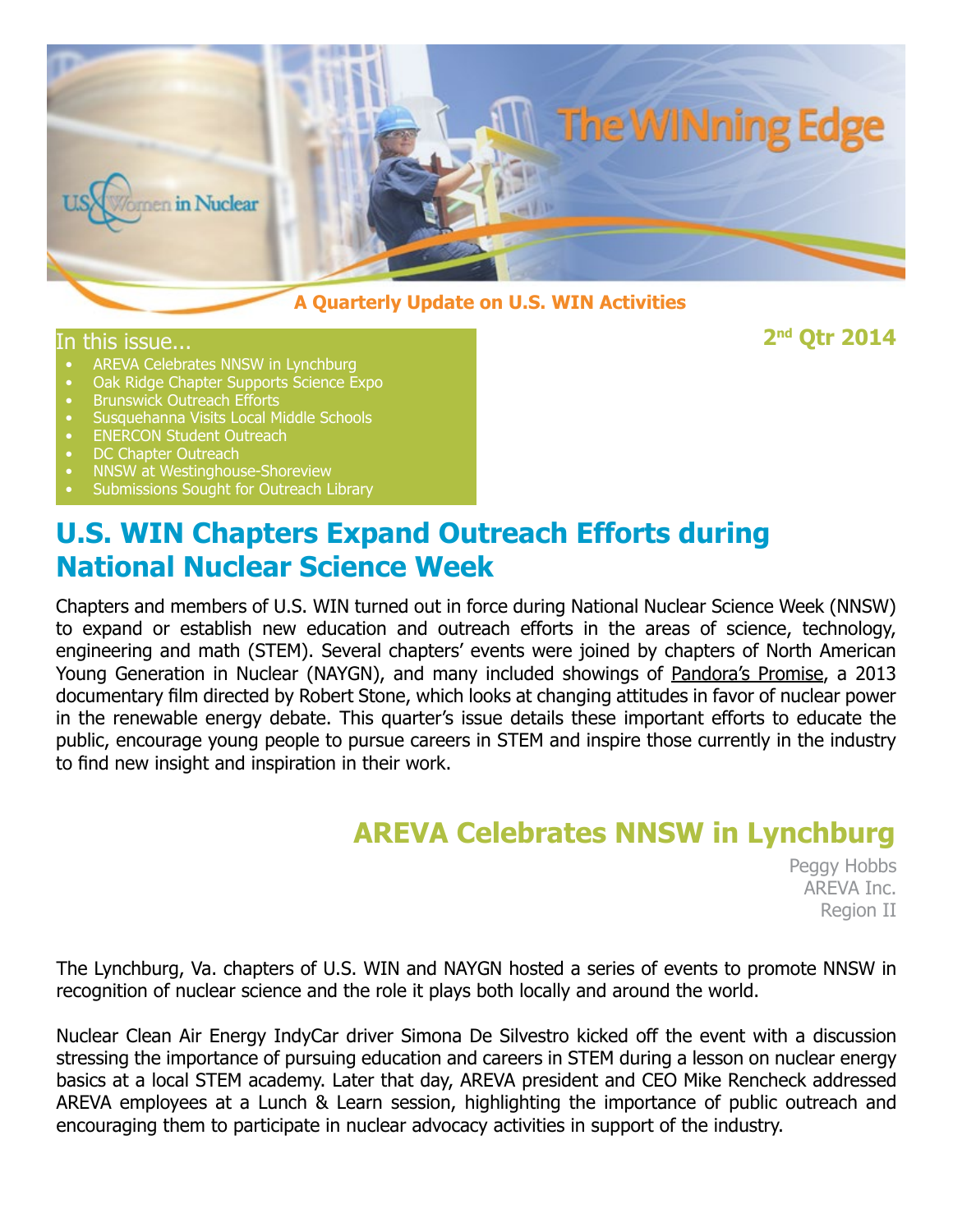



Nuclear Clean Air Energy IndyCar driver Simona De Silvestro (r, in black) talks with students of XLR8 STEM Academy in Lynchburg, VA

"As a world leader in the nuclear industry, AREVA plays an active role in advancing the dialogue about the importance of nuclear power and nuclear technology," Rencheck said. "Outreach activities such as NNSW are aimed at building the workforce vital to tomorrow's clean energy economy. We intend our participation in activities to spark additional interest in STEM education to inspire our industry's next generation of leaders."

Later that evening, members of U.S. WIN and NAYGN welcomed over 100 guests to a public screening of Pandora's Promise. Attendees included representatives from local industry and civic organizations, public officials, students and citizens.

Ben Cavanaugh, a senior at Central Virginia Governor's School, was impressed by the documentary: "Seeing how these formerly anti-nuclear environmental activists changed

over to support nuclear power was surprising. I think if more people took the time to look at the real data [about nuclear energy] like those guys did, we would be building more nuclear plants in the U.S."

AREVA also hosted other public screenings of Pandora's Promise in Aiken, S.C. and Richland, Wash., and mobilized its employees in other areas of the country to support activities promoting NNSW. In partnership with utility customers, universities and community organizations, AREVA participated in a variety of activities including workshops for the Cub Scouts and Girl Scouts, a workforce development day in Aiken, S.C., and another visit by Simona De Silvestro to Augusta, Ga.

Throughout the year, AREVA and its employees across North America donate thousands of volunteer hours to promoting greater awareness of nuclear power through a variety of community service activities, contributing to forward-looking energy that makes a difference in our industry and in the communities where we live and work.



AREVA Chapter President Gloria Witt welcomes guests to the screening of *Pandora's Promise* at ARE-VA's Lynchburg, VA, facility.



Prior to the screening of *Pandora's Promise*, attendees had an opportunity to test their knowledge of nuclear energy.

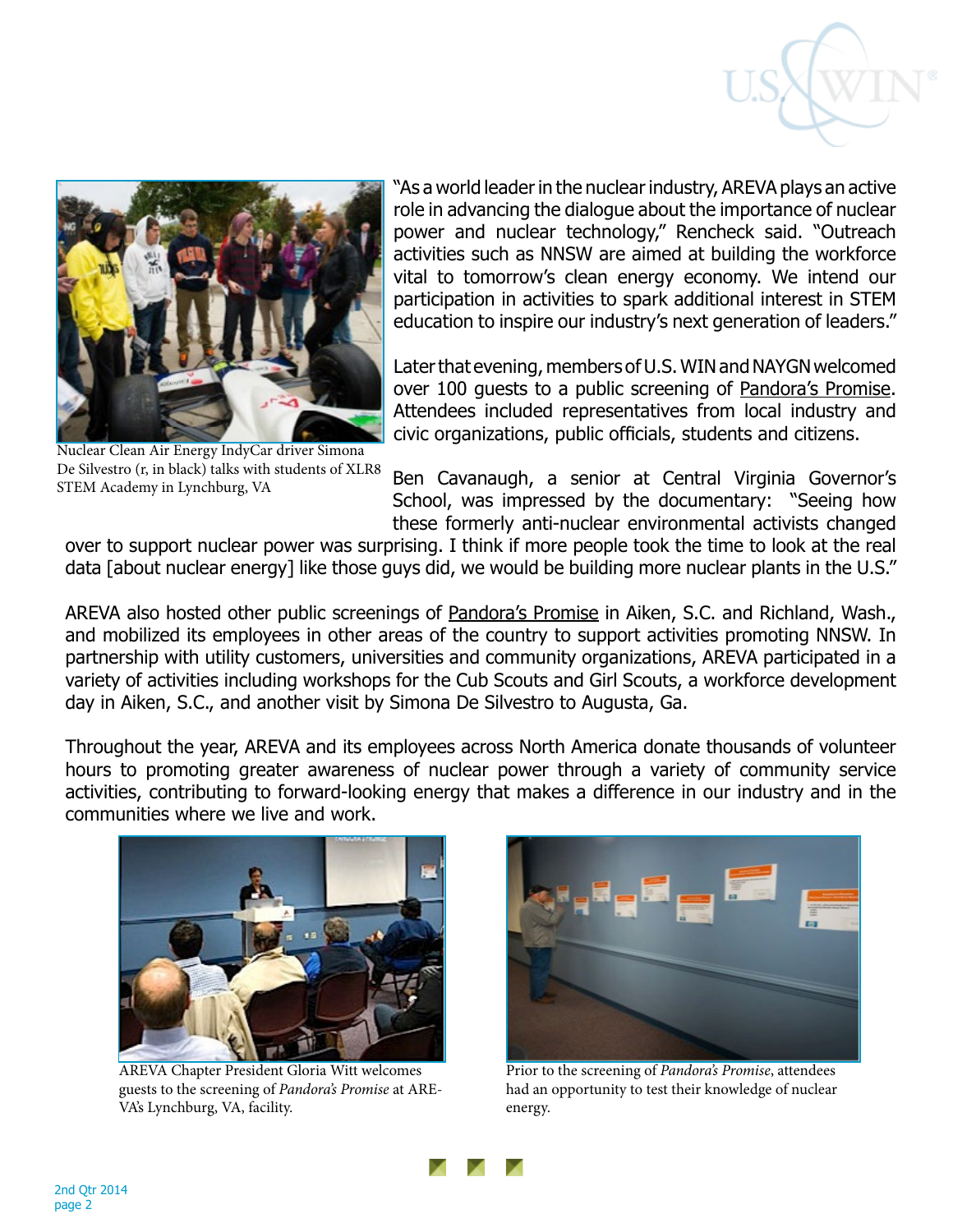

# **Oak Ridge Members Support 3rd Annual Science Expo**

Julie G. Ezold Oak Ridge National Laboratory Region II

On October 26, 2013, the Science Club hosted its third annual Science Expo at the L&N STEM academy in downtown Knoxville, TN., scheduled to coincide with NNSW. The Science Club is a subsidiary of the Oak Ridge/Knoxville American Nuclear Society ANS and volunteered via the Oak Ridge Chapter of U.S. WIN. In addition to these two professional organizations, the event received generous support from both corporate and individual sponsors from across the East Tennessee region.

This year's event built on feedback received from previous Expos held in February 2012 and 2013 and was expanded to accommodate up to 200 children and their chaperones. The children were divided by age groups, with grades K-2 attending in the morning and grades 3-5 attending in the afternoon. This division allowed the instructors to tailor activities to the respective age groups. Student-teachers from the University of Tennessee were also on-hand to assist with instruction and provide feedback for the future Expos.



200 children and their parents enjoyed six STEM-related activities free of charge at the third annual Knoxville Science Expo.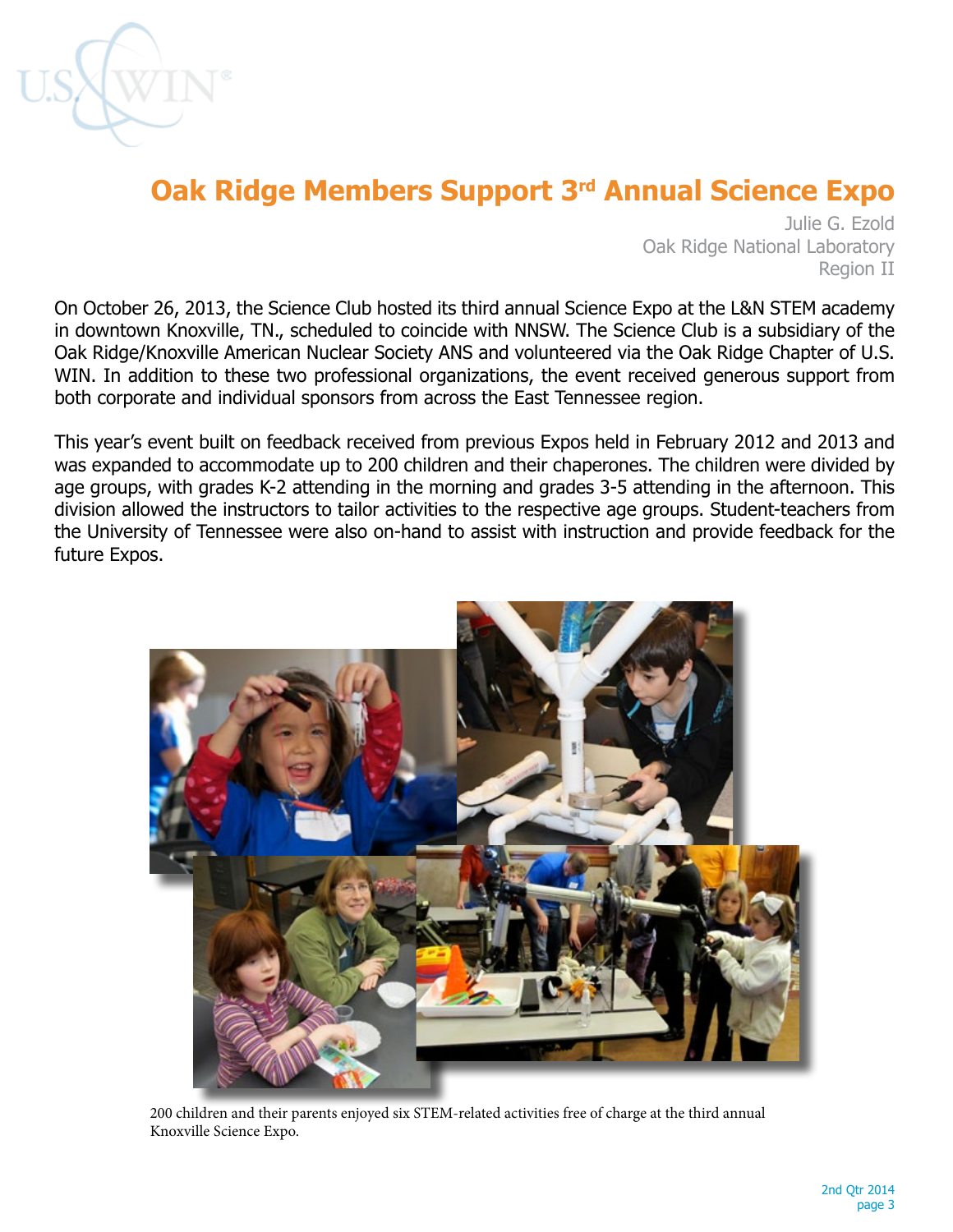

Nothing stimulates interest and understanding as much as hands-on experience and play. The students participated in five hands-on activities related to radiation and detection. These activities included:

- **• Nuclear Security**: How to be a nuclear detective using radiation detectors to hunt down hidden source material
- **• Simple Circuits**: How does electricity work and How it is used in a radiation detector? – building simple circuits with bread boards
- **• Electromagnetism**: How can electricity be used to make a magnet and how can we see the flow of electricity? – building electromagnets and observing their effects
- **• Cloud chambers and other cool stuff**: Watch the decay of atoms with your own eyes – observing radioactive decay with the naked eye in a cloud chamber and simulating half-life with Skittles® candies
- **• Robotics**: Using robots to do the dirty work! using robots to perform tasks like moving blocks and navigating an obstacle course
- **• Raspberry Pi®**: How do computers really work? using computers and devices to play games and interact with science applications

This year's activities included a full session dedicated to the revolutionary microcomputer, Raspberry Pi®, where the students learned about the inner workings of computers and how to do simple programming. A robotics demonstration included various robots such as Omni Ball, an Explosive Ordinance Disposal robot and the use of a Leap Motion Controller. The kids took home several items they built themselves, including a flashlight.

This event was part of the Science Club's outreach program to increase awareness of STEM education and make science activities available to children at no charge. In addition to the students' activities, a parent informational session showcased other STEM related activities and resources in the Knoxville area. Over 90 volunteers from area professional STEM fields and engineering students from the University of Tennessee assisted with the experiments.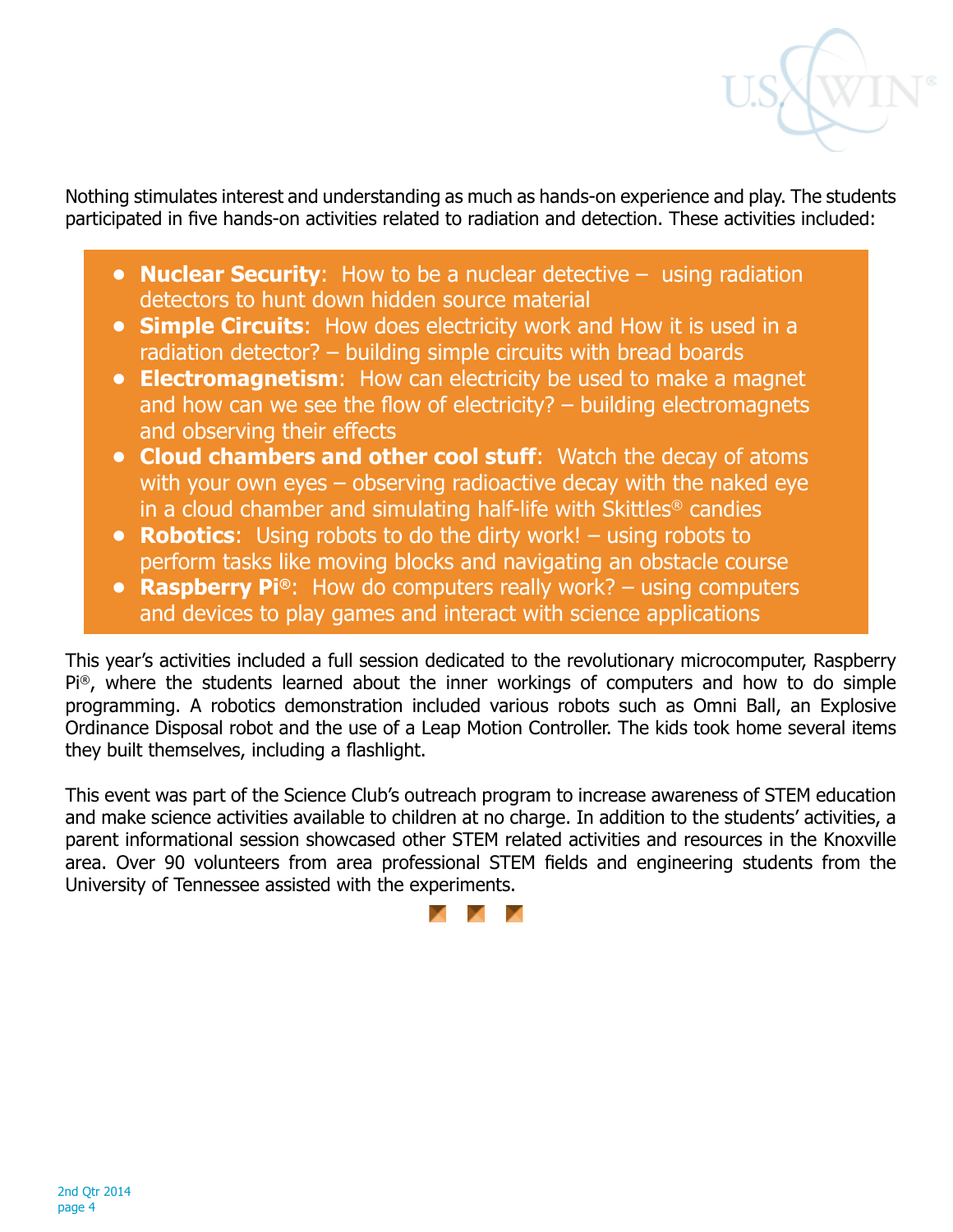

# **Brunswick Nuclear Plant Members Expand Outreach Efforts**

Melanie R. Roberts Brunswick Nuclear Plant – Duke Energy Region II

Following the U.S. WIN National Conference in July 2013, the Brunswick members took to heart the call to action for local chapters to do more in the area of public outreach. Their efforts began with a meeting with the local STEM counsel and planning for NNSW. Brunswick County Schools allowed the members to make presentations to students in three elementary schools, four high schools, and one early college. Forty-eight volunteers from the Brunswick site reached 1,685 students through these efforts. The weeklong schedule of activities included a robotics demo, 59 classroom sessions including nuclear-

focused hands-on activities and screenings of Pandora's Promise. The Brunswick members are also participating in STEM Days with University of North Carolina–Wilmington providing handson learning activities for 50-100 students of all ages. The members also held one "Nuclear Myth-Busting Session" with the Southport Junior Women's Club (30 members), and intends to reach out to other local organizations for similar sessions quarterly. With an influx of requests for the members' involvement, they initiated conversations and identified beneficial opportunities to collaborate with NAYGN.



Pre-job brief for 72 second-grade students embarking on their trip through the NNSW Street Fair.



Smilesium experiment: demonstrating half-life for students in 4th-8th grade.



Storytime: starting the conversation about Nuclear Energy with 1st-3rd grade students, including steam cycles, fission, and a story.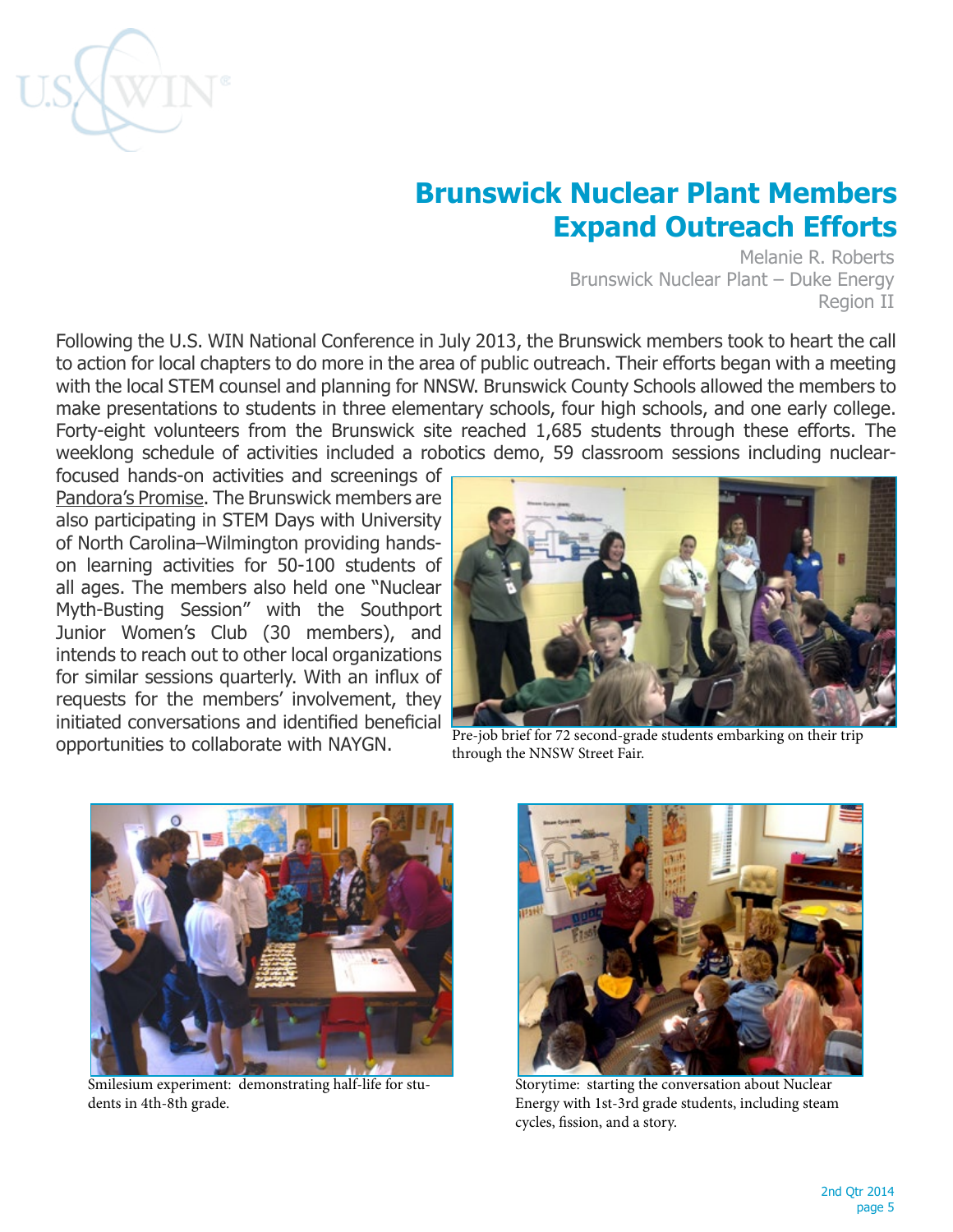

The Duke East Chapter of U.S. WIN was recognized by U.S. WIN as "The Most Reactive Chapter" for activities during NNSW, and the Brunswick County School Board has recognized Duke Energy Progress to the NCSBA Business and Non-Profit Honor Roll and saluted the chapter's Public Outreach Chairperson with a recognition of service award. Their activities earned very positive praise from participating schools.

"Wonderful presentations today! Our students are talking. Great exposure! Thanks again!" **–Letisha Cobb, North Brunswick High School**

> "The students want more career guest speakers! I had Michael Long – he was GREAT. He suggested many career and education paths. The student feedback in high school was positive and the students were very engaged with questions and discussion." **–Jessica McCoy, Brunswick County Academy**

"The volunteers today for first grade were fantastic! Mr. Todd Beane did a fantastic job single-handedly educating and entertaining our second grade students this morning! We are so appreciative of this opportunity! Your staff is helping to sow the seeds for future math and science geniuses!" **–Laura Webb, Southport Elementary**

> "Well done. Looking forward to next year. Thank you to all the presenters and Duke Energy for your support!" **–Tom Ferguson, Brunswick County Schools**

If you would like to discuss lessons learned or best practices, contact [MelanieR.Roberts@duke](mailto:MelanieR.Roberts@duke-energy.com)[energy.com](mailto:MelanieR.Roberts@duke-energy.com).



### **PPL Susquehanna Members Encourage Middle School Girls in Engineering, Science**

Susan Downs PPL Susquehanna Region I

Several members of the Susquehanna plant's U.S. WIN chapter promoted careers in science with local middle school girls in the Bloomsburg-Berwick, Pa. area as part of NNSW. For one of these events, members discussed the benefits of nuclear power with 15 seventh- and eighth-grade Girl Scouts. The volunteers then coached the girls in a popular group engineering activity known as "The Marshmallow Challenge," where they tried to build the tallest structure possible with just spaghetti noodles and tape that could hold a single marshmallow on top.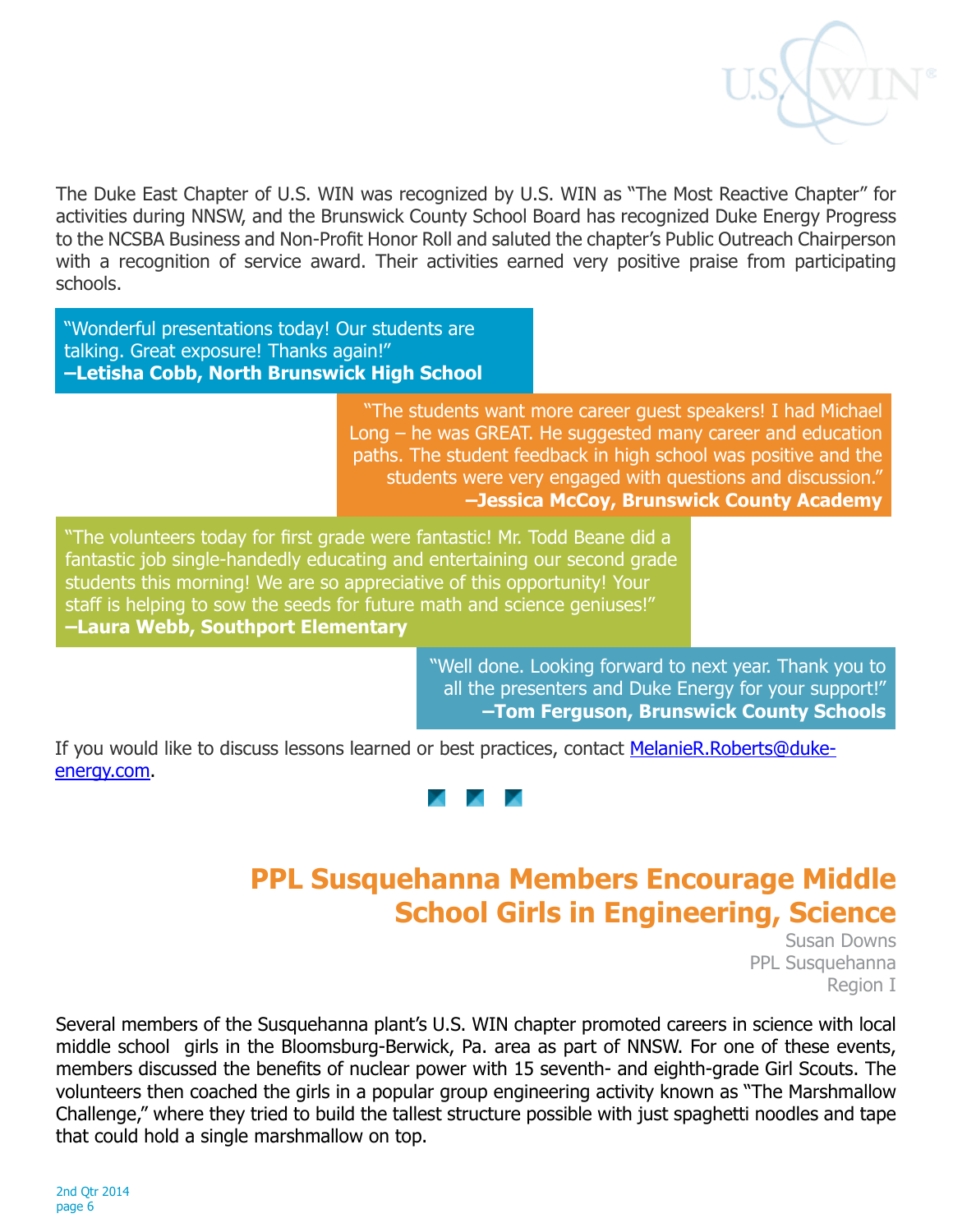



Students participated in a dress-out relay.

The exercise provided lessons not only about science and structural principles, but also about process, teamwork and diversity of approach. The evening ended with a discussion about radiation and safety plus a dress-out relay, where the girls took turns putting on protective clothing.

The aim of these events was to encourage young women to consider careers and opportunities in fields they may not have considered before by engaging the students in fun activities to introduce them to the nuclear industry.

The following day, the chapter also discussed nuclear energy, safety and dressing out with a group of six girls from Berwick Middle School. They then had the girls build a simple motor

and walked them through several career and self-esteem related activities.

"We worked with the school to select girls who can be high achievers and who would benefit from interacting with positive role models to help them reach their full potential," said Mimi Mylin, a senior information specialist. "We plan to continue to work with the teens to help them successfully glide over the bumps in the road they may experience over the next few years.

"The reports the girls gave to the school were so positive, the principal wants to increase the number who participate in future activities," Mylin said. "We're looking forward to the expansion of the program."

For more information on PPL Susquehanna chapter's outreach initiatives, please contact Susan Downs [sadowns@pplweb.com](mailto:sadowns@pplweb.com), or Mimi Mylin [mmmylin@pplweb.com](mailto:mmmylin@pplweb.com).



#### **ENERCON Volunteers Find Inspiration in Student Outreach**

Betsi Whiteman ENERCON Region II

As part of NNSW, ENERCON volunteers had the opportunity to participate in a number of outreach events in the Kennesaw and Atlanta, Ga. areas. They visited a local elementary school, a Girl Scout workshop, a Boy Scout merit badge workshop and a high school STEM outreach event throughout the week. Members of ENERCON's U.S. WIN chapter made presentations to classrooms on nuclear science and energy, the fission process and careers in nuclear science.

During these visits, the students enjoyed interactive games such as acting out the fission process using



ENERCON volunteers during NNSW 2013.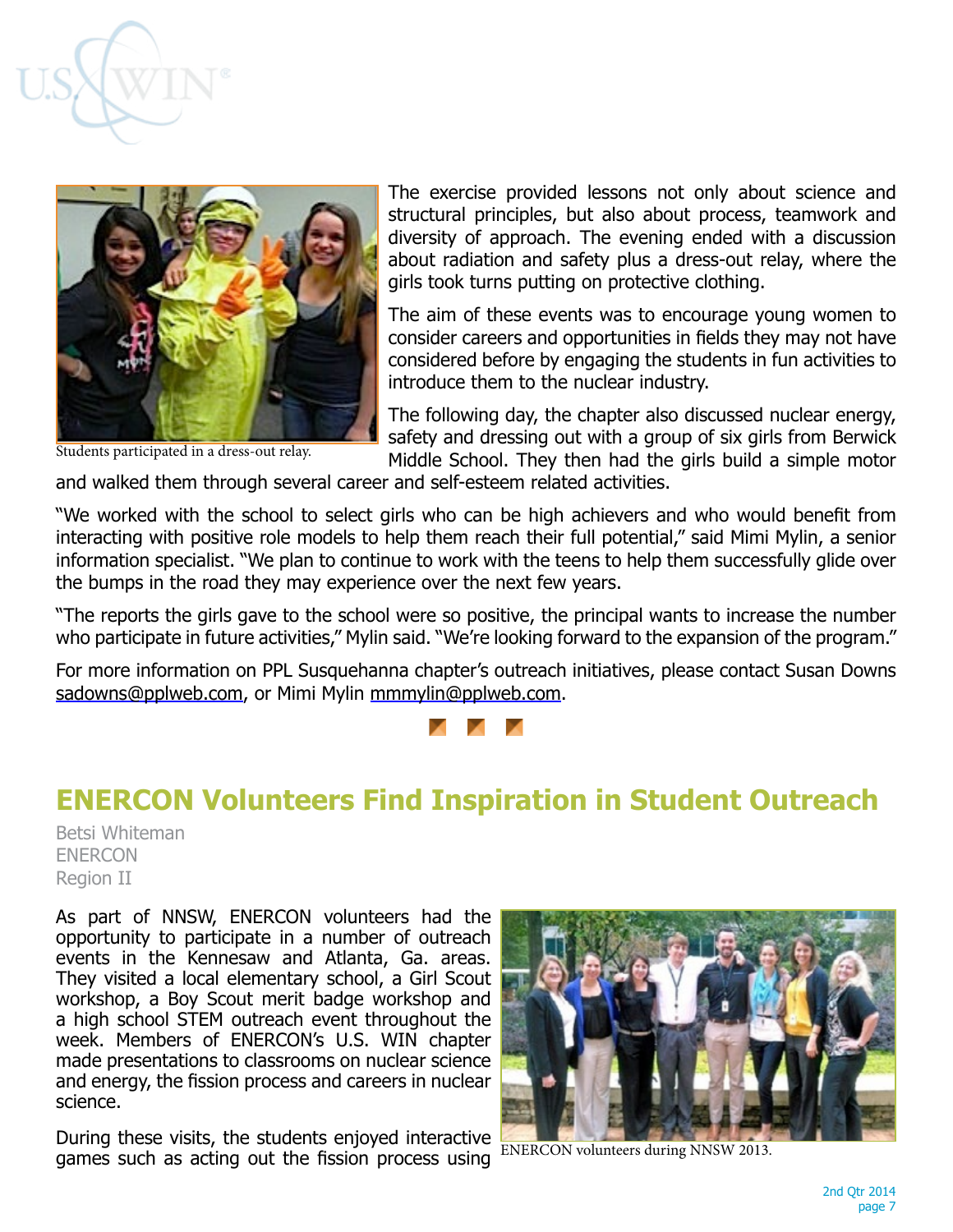

balloons as neutrons and humans as control rods. Many students were eager to learn about how the nuclear industry is a part of their everyday lives, and one classroom even wrote thank-you letters following the visit asking to hear more about what else the volunteers do every day at their jobs.

The volunteers found the opportunity to interact with students who were so interested in learning more about nuclear science to be a rewarding experience. The ENERCON group now looks forward to next year's NNSW to expand their outreach activities and inspire more students.



# **DC Chapter Outreach: Making Connections, Making History**

Elizabeth McAndrew-Benavides Nuclear Energy Institute Region I

Great things happen when you bring together U.S. WIN and the Society of Women Engineers (SWE). Members of the DC Chapter of U.S. WIN spent two days at a special outreach booth located at the SWE national conference in Baltimore, Md., an event that coincided with NNSW. The U.S. WIN volunteers were excited to engage with SWE and answer their questions about nuclear.

Roughly 6,000 women engineers, including many students, attended the SWE career fair, and nearly ten percent of the attendees visited the U.S. WIN booth. Once there, U.S. WIN volunteers shared information about nuclear energy and directed SWE attendees to visit the booths of nuclear companies exhibiting at the career fair.

"It was great having U.S. WIN at the career fair," said Sally Nadler from Public Service Electric and Gas Company. "The members directed attendees to our booth to learn about our careers."

Increasing traffic to nuclear booths is just one example of how U.S. WIN promotes careers in nuclear energy. The SWE event is a great place to attract the best and brightest to our field.

Local members of Constellation Energy Group's U.S. WIN and NAYGN chapters joined the DC Chapter members. These additional volunteers added expertise and perspective to the responses provided to the SWE members' questions.